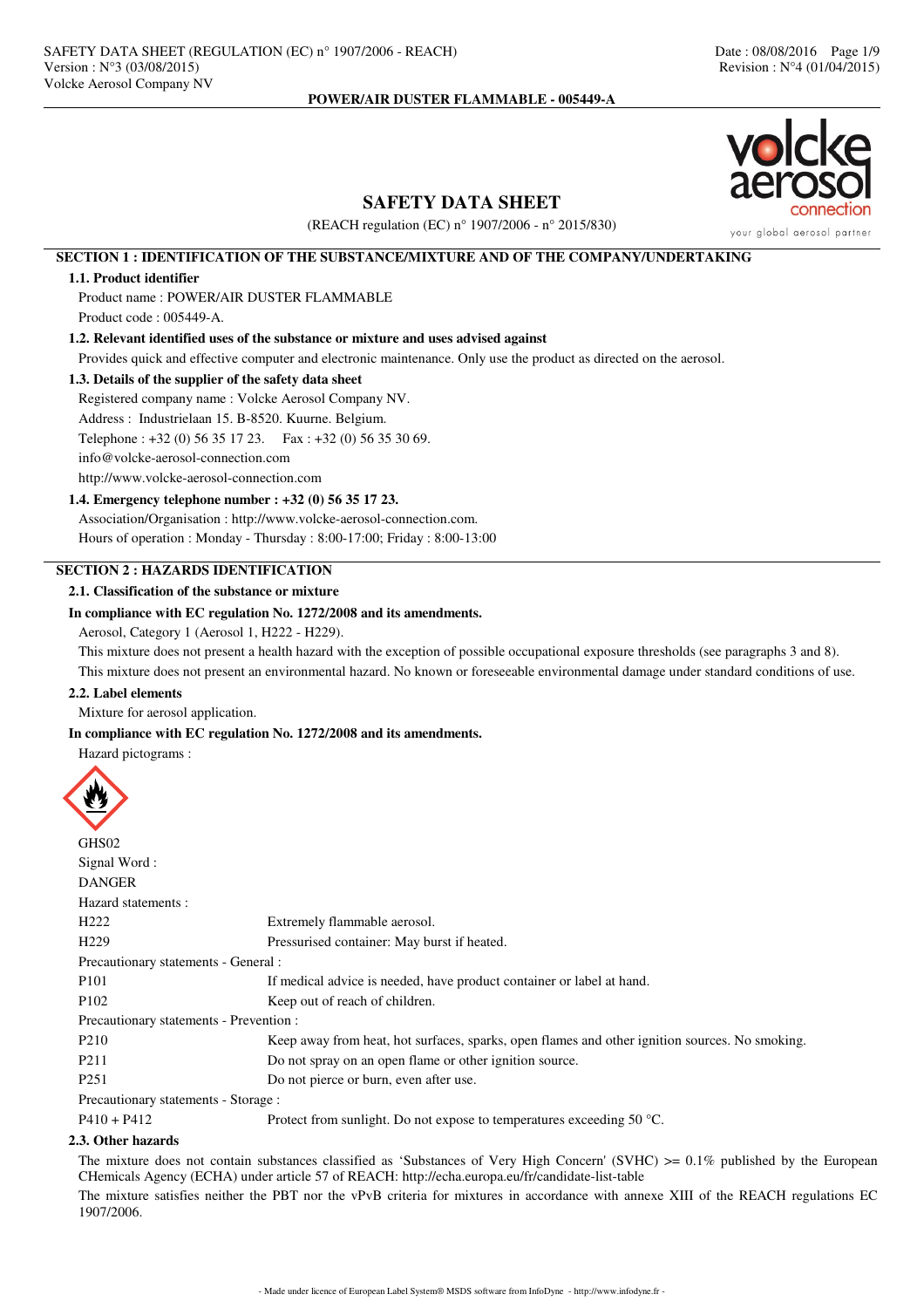Intentional misuse of the preparation by concentrating and inhaling the vapours can be harmful or fatal. Rapid evaporation of the liquid may cause frostbite.

# **SECTION 3 : COMPOSITION/INFORMATION ON INGREDIENTS**

### **3.2. Mixtures**

#### **Composition :**

| <b>Identification</b>             | (EC) 1272/2008    | Note |                       |
|-----------------------------------|-------------------|------|-----------------------|
| $ CAS: 106-97-8$                  | GHS02             |      | $125 \le x \% \le 50$ |
| EC: 203-448-7                     | Dgr               |      |                       |
| REACH: 01-2119474691-32           | Flam. Gas 1, H220 |      |                       |
|                                   | Press. Gas, H280  |      |                       |
| $ BUTANE  < 0.1 \% 1.3-BUTADIENE$ |                   |      |                       |

#### **Information on ingredients :**

[7] Propellant gas

[1] Substance for which maximum workplace exposure limits are available.

## **SECTION 4 : FIRST AID MEASURES**

As a general rule, in case of doubt or if symptoms persist, always call a doctor.

NEVER induce swallowing by an unconscious person.

## **4.1. Description of first aid measures**

### **In the event of exposure by inhalation :**

Remove the affected person to fresh air. If recovery is not rapid, obtain medical attention. If breathing has stopped, begin artificial respiration immediately. Obtain medical attention without delay.

#### **In the event of splashes or contact with eyes :**

Wash thoroughly with fresh, clean water for 15 minutes holding the eyelids open.

In the case of cold burns involving the eye, obtain medical attention without delay.

## **In the event of splashes or contact with skin :**

In the event of cold burns obtain medical advice. Cover the wounds with sterile dressings only. Do not apply ointments or powders.

### **In the event of swallowing :**

As this product is a gas, refer to the inhalation section.

## **4.2. Most important symptoms and effects, both acute and delayed**

See section 11.

#### **4.3. Indication of any immediate medical attention and special treatment needed**

If you feel unwell, seek medical advice (show the label if possible). If symptoms persist, always call a doctor.

## **SECTION 5 : FIREFIGHTING MEASURES**

Flammable.

Chemical powders, carbon dioxide and other extinguishing gas are suitable for small fires.

## **5.1. Extinguishing media**

If the aerosols are exposed to a fire : keep containers cool by spraying with water from a protected position.

### **Suitable methods of extinction**

In the event of a fire, use :

- sprayed water or water mist
- water with AFFF (Aqueous Film Forming Foam) additive
- foam
- multipurpose ABC powder
- BC powder
- carbon dioxide (CO2)

Prevent the effluent of fire-fighting measures from entering drains or waterways.

## **Unsuitable methods of extinction**

In the event of a fire, do not use :

- water jet

### **5.2. Special hazards arising from the substance or mixture**

A fire will often produce a thick black smoke. Exposure to decomposition products may be hazardous to health. Do not breathe in smoke.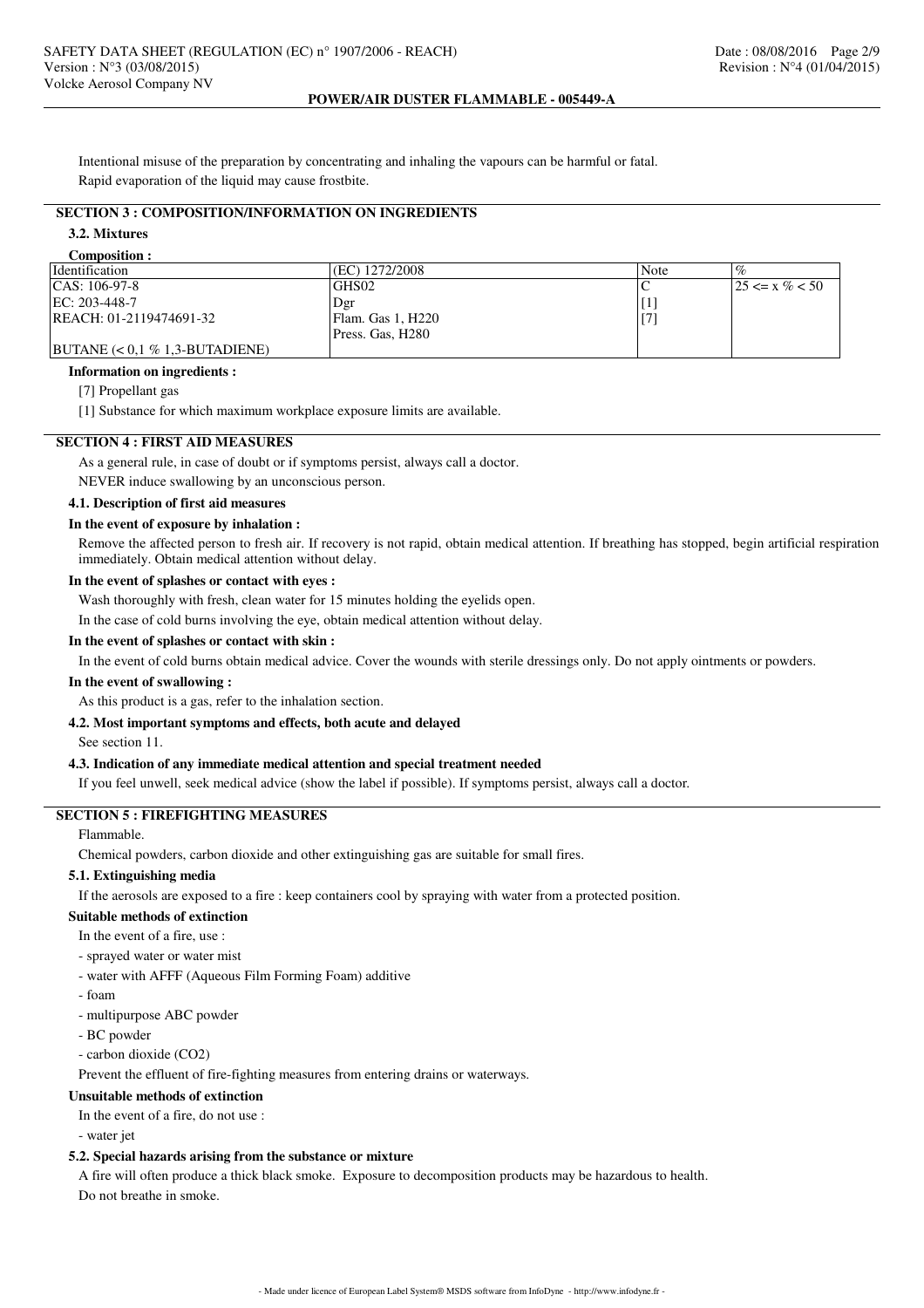In the event of a fire, the following may be formed :

- carbon monoxide (CO)

- carbon dioxide (CO2)

In a fire or if heated, a pressure increase will occur and the container may burst. Bursting aerosol containers may be propelled from a fire at high speed. Promptly isolate the scene by removing all persons from the vicinity of the incident if there is a fire. No action shall be taken involving any personal risk or without suitable training.

Move containers from fire area if this can be done without risk. Use water spray to keep fire-exposed containers cool.

## **5.3. Advice for firefighters**

Fire-fighting personnel are to be equipped with autonomous insulating breathing apparatus.

If possible, stop the product stream. Spray from a protected position till the containers are cool. If possible, take the aerosols outside. Keep public on a distance.

# **SECTION 6 : ACCIDENTAL RELEASE MEASURES**

## **6.1. Personal precautions, protective equipment and emergency procedures**

Consult the safety measures listed under headings 7 and 8.

### **For non first aid worker**

Because of the organic solvents contained in the mixture, eliminate sources of ignition and ventilate the area.

## **For first aid worker**

First aid workers will be equipped with suitable personal protective equipment (See section 8).

## **6.2. Environmental precautions**

Evacuate area. Stop flow. Eliminate all sources of ignition.

### **6.3. Methods and material for containment and cleaning up**

Not applicable.

### **6.4. Reference to other sections**

No data available.

# **SECTION 7 : HANDLING AND STORAGE**

Requirements relating to storage premises apply to all facilities where the mixture is handled.

## **7.1. Precautions for safe handling**

Always wash hands after handling.

Ensure that there is adequate ventilation, especially in confined areas.

## **Fire prevention :**

Handle in well-ventilated areas.

Vapours are heavier than air. They can spread along the ground and form mixtures that are explosive with air.

Prevent the formation of flammable or explosive concentrations in air and avoid vapor concentrations higher than the occupational exposure **limits** 

Do not spray on a naked flame or any incandescent material.

Do not pierce or burn, even after use.

Use the mixture in premises free of naked flames or other sources of ignition and ensure that electrical equipment is suitably protected.

Keep packages tightly closed and away from sources of heat, sparks and naked flames.

Do not use tools which may produce sparks. Do not smoke.

Prevent access by unauthorised personnel.

### **Recommended equipment and procedures :**

For personal protection, see section 8.

Observe precautions stated on label and also industrial safety regulations.

Do not breathe in aerosols.

Packages which have been opened must be reclosed carefully and stored in an upright position.

## **Prohibited equipment and procedures :**

No smoking, eating or drinking in areas where the mixture is used.

## **7.2. Conditions for safe storage, including any incompatibilities**

No data available.

## **Storage**

Keep out of reach of children.

Keep away from all sources of ignition - do not smoke.

Keep well away from all sources of ignition, heat and direct sunlight.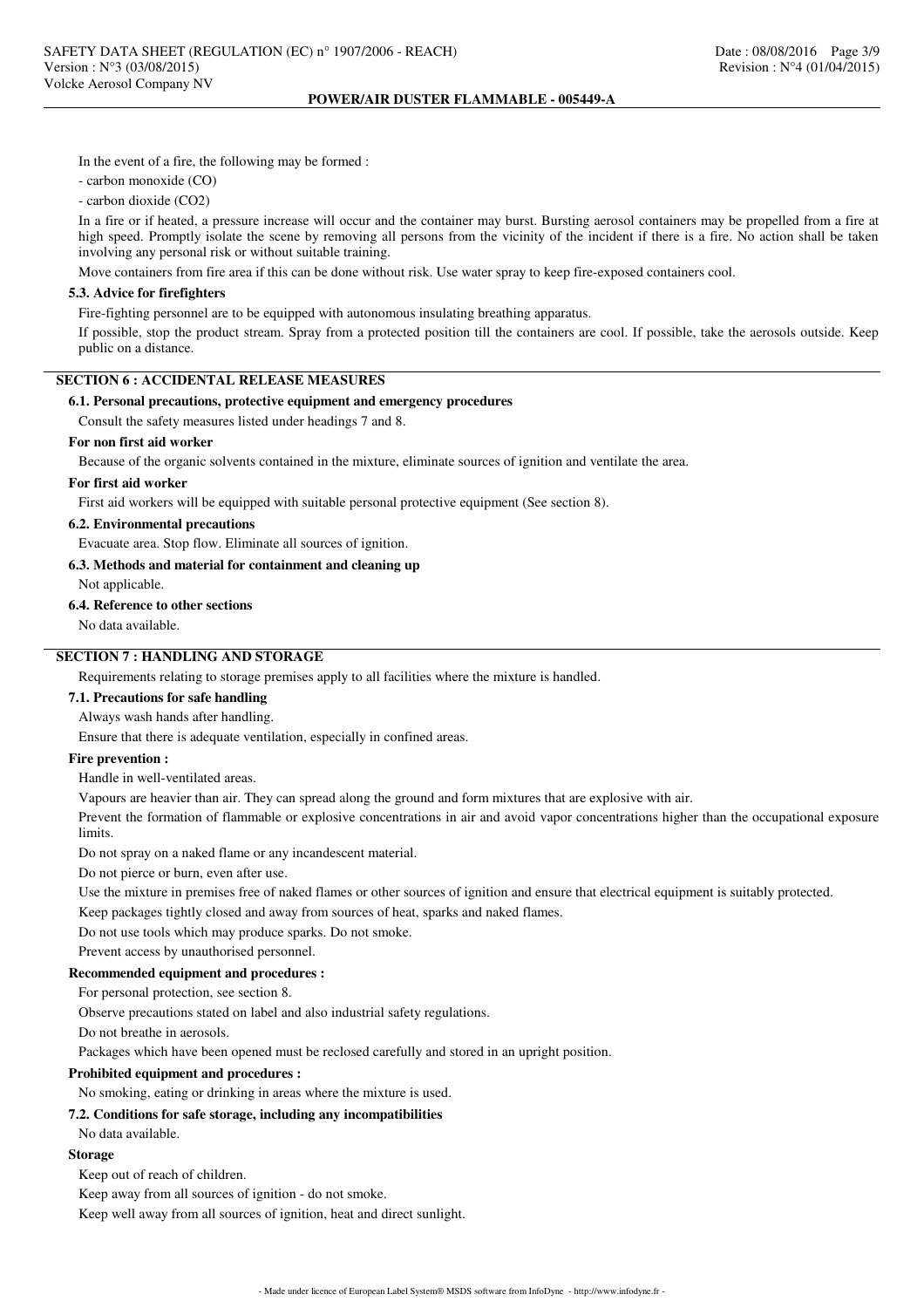The floor must be impermeable and form a collecting basin so that, in the event of an accidental spillage, the liquid cannot spread beyond this area.

Pressurised container: protect from sunlight and do not expose to temperatures exceeding 50°C.

Storage in a dry, frost-free and well ventilated place.

### **Packaging**

Always keep in packaging made of an identical material to the original.

### **7.3. Specific end use(s)**

No data available.

# **SECTION 8 : EXPOSURE CONTROLS/PERSONAL PROTECTION**

## **8.1. Control parameters**

### **Occupational exposure limits :**

| - UK / WEL (Workplace exposure limits, EH40/2005, 2007):                        |           |           |          |              |            |  |  |  |  |
|---------------------------------------------------------------------------------|-----------|-----------|----------|--------------|------------|--|--|--|--|
| <b>CAS</b>                                                                      | TWA :     | STEL:     | Ceiling: | Definition : | Criteria : |  |  |  |  |
| $106-97-8$                                                                      | $600$ ppm | $750$ ppm |          |              |            |  |  |  |  |
| - Ireland (Code of practice for the safety, Health and Welfare at Work, 2010) : |           |           |          |              |            |  |  |  |  |
| <b>CAS</b>                                                                      | TWA :     | STEL:     | Ceiling: | Definition : | Criteria : |  |  |  |  |
| $106 - 97 - 8$                                                                  | $600$ ppm | $750$ ppm |          |              |            |  |  |  |  |
|                                                                                 |           |           |          |              |            |  |  |  |  |

### **8.2. Exposure controls**

## **Personal protection measures, such as personal protective equipment**

Pictogram(s) indicating the obligation of wearing personal protective equipment (PPE) :



Use personal protective equipment that is clean and has been properly maintained.

Store personal protective equipment in a clean place, away from the work area.

Never eat, drink or smoke during use. Remove and wash contaminated clothing before re-using. Ensure that there is adequate ventilation, especially in confined areas.

## **- Eye / face protection**

Avoid contact with eyes.

Use eye protectors designed to protect against liquid splashes

Before handling, wear safety goggles in accordance with standard EN166.

Do not spray in the direction of the eyes.

### **- Hand protection**

Wear suitable protective gloves in the event of prolonged or repeated skin contact.

Type of gloves recommended :

- Nitrile rubber (butadiene-acrylonitrile copolymer rubber (NBR))

- PVA (Polyvinyl alcohol)

Not necessary at efficient use. Wash your hands after contact with skin.

### **- Body protection**

Work clothing worn by personnel shall be laundered regularly.

After contact with the product, all parts of the body that have been soiled must be washed.

Not necessary at efficient use. Product in contact with skin may cause frostbite. Wash skin that has been in contact with the product, with water and soap.

## **- Respiratory protection**

Anti-gas and vapour filter(s) (Combined filters) in accordance with standard EN14387 :

- A1 (Brown)

Do not breathe spray. Use only in well-ventilated areas.

### **Exposure controls linked to environmental protection**

Emissions from ventilation or work process equipment should be checked to ensure they comply with the requirements of environmental protection legislation. In some cases, fume scrubbers, filters or engineering modifications to the process equipment will be necessary to reduce emissions to acceptable levels.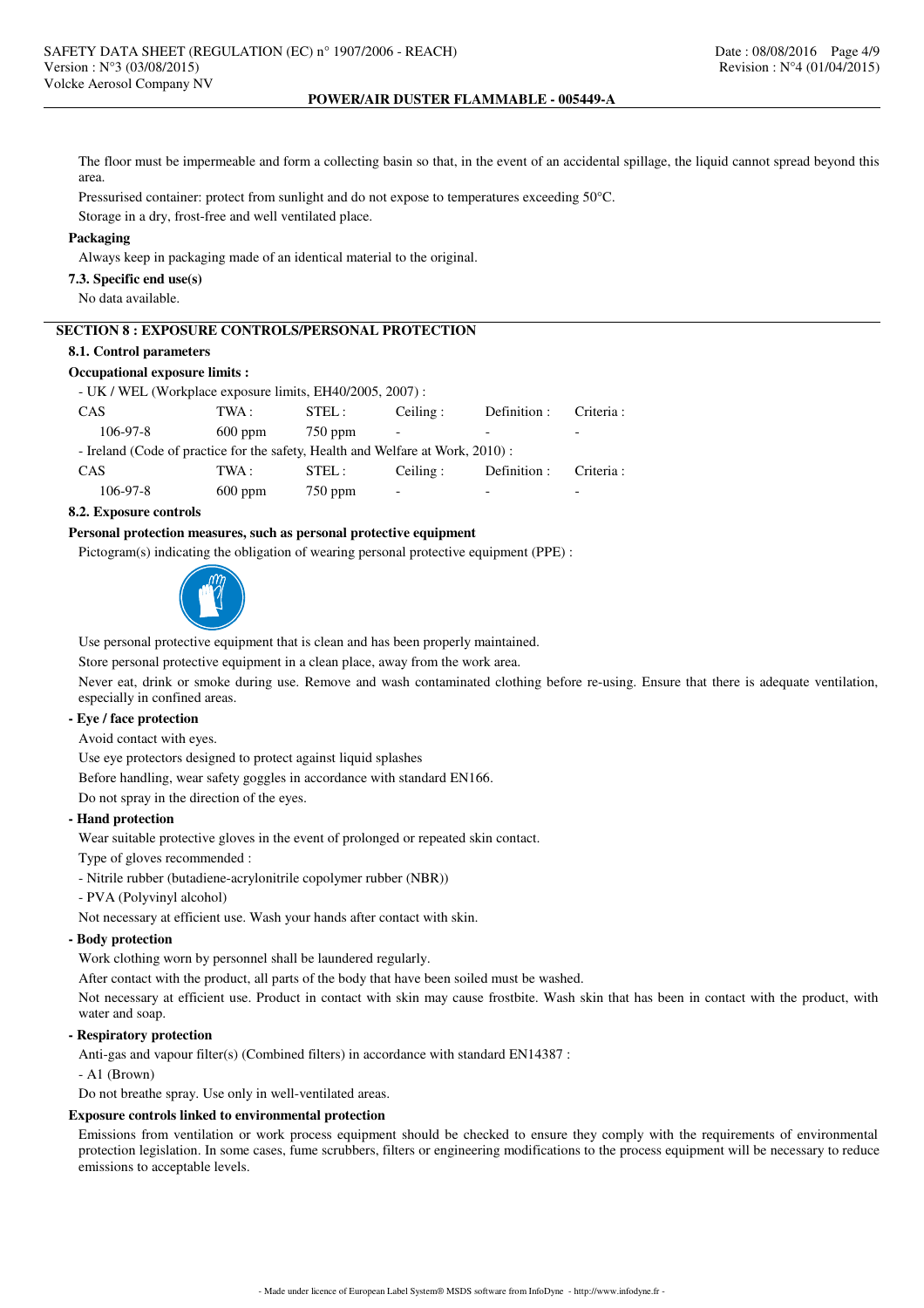## **SECTION 9 : PHYSICAL AND CHEMICAL PROPERTIES**

### **9.1. Information on basic physical and chemical properties**

| <b>General information:</b>                            |                       |
|--------------------------------------------------------|-----------------------|
| Physical state:                                        | Fluid liquid.         |
|                                                        | Spray.                |
| Color:                                                 | Colourless, clear     |
| Odour:                                                 | Specific              |
| Important health, safety and environmental information |                       |
| pH:                                                    | Not relevant.         |
| Vapour pressure $(50^{\circ}C)$ :                      | Not relevant.         |
| Density:                                               | 0.545                 |
| Water solubility:                                      | Insoluble.            |
| Chemical combustion heat :                             | $>= 30 \text{ kJ/g}.$ |
| Flash point :                                          | $< 0$ °C              |
| Flammability:                                          | Extremely flammable   |
| 9.2. Other information                                 |                       |
| $VOC(g/l)$ :                                           | 545.00                |
| Pressure at $20^{\circ}$ C :                           | $\pm$ 5.0 bar         |
| Pressure at $50^{\circ}$ C :                           | $< 10$ bar            |
| Water content:                                         | $< 0.3 \%$ w/w        |

# **SECTION 10 : STABILITY AND REACTIVITY**

## **10.1. Reactivity**

No data available.

#### **10.2. Chemical stability**

This mixture is stable under the recommended handling and storage conditions in section 7.

### **10.3. Possibility of hazardous reactions**

When exposed to high temperatures, the mixture can release hazardous decomposition products, such as carbon monoxide and dioxide, fumes and nitrogen oxide.

Under normal conditions of storage and use, hazardous reactions will not occur.

#### **10.4. Conditions to avoid**

Any apparatus likely to produce a flame or to have a metallic surface at high temperature (burners, electric arcs, furnaces etc.) must not be allowed on the premises.

Avoid :

- heat

- flames and hot surfaces

- frost

Protect from sunlight and do not expose to temperatures exceeding 50°C. Keep away from heat and sources of ignition. Storage in a dry, frost-free and well ventilated place.

#### **10.5. Incompatible materials**

Keep away from :

- oxidising agents

#### **10.6. Hazardous decomposition products**

The thermal decomposition may release/form :

- carbon monoxide (CO)

- carbon dioxide (CO2)

The product is stable. Under normal conditions of storage and use, hazardous decomposition products should not be produced.

### **SECTION 11 : TOXICOLOGICAL INFORMATION**

## **11.1. Information on toxicological effects**

Splashes in the eyes may cause irritation and reversible damage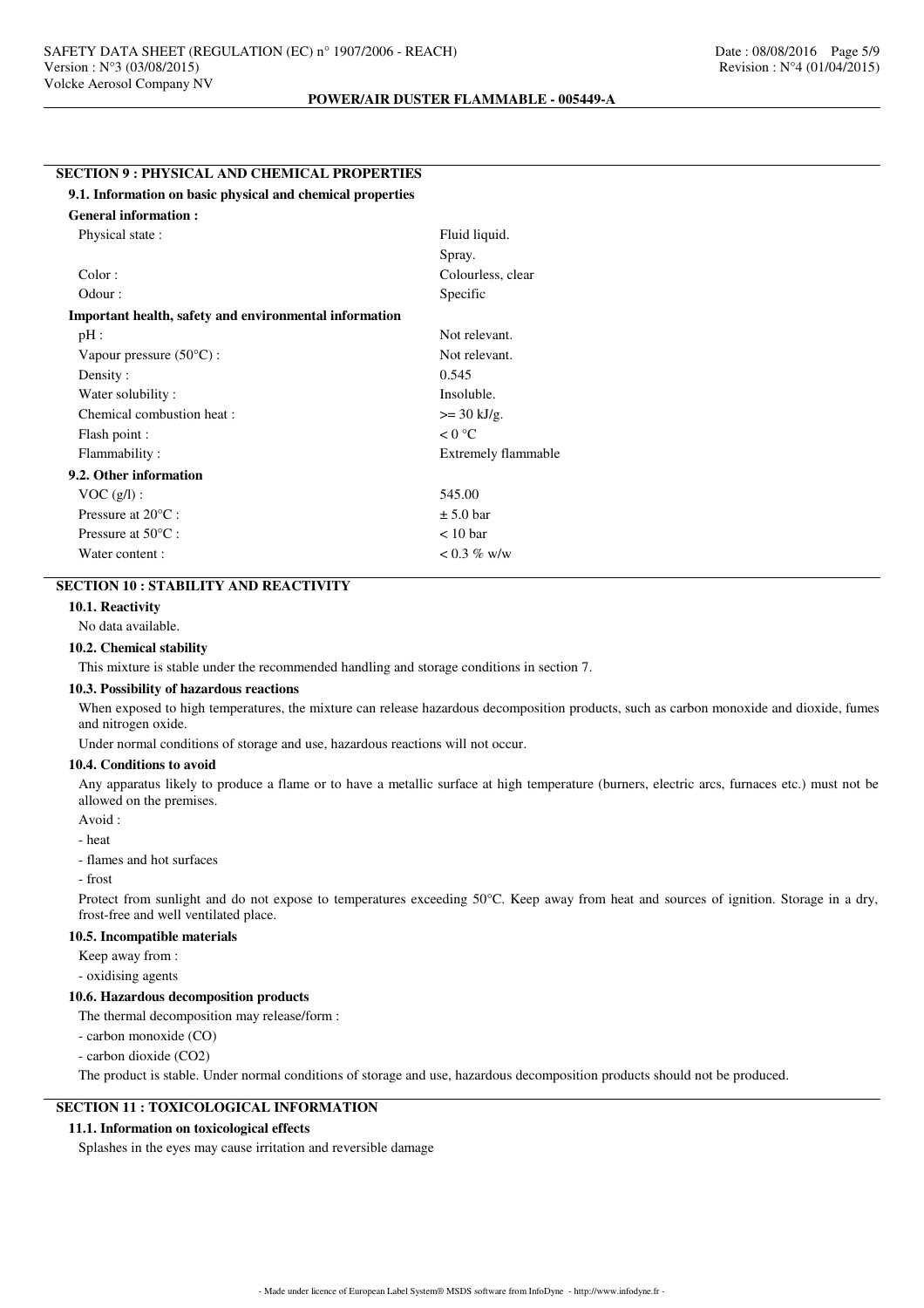## **11.1.1. Substances**

## **Acute toxicity :**

BUTANE (< 0,1 % 1,3-BUTADIENE) (CAS: 106-97-8)<br>Inhalation route (Vapours) : LC50 > 10 mg/l Inhalation route (Vapours) :

#### **Germ cell mutagenicity :**

BUTANE (< 0,1 % 1,3-BUTADIENE) (CAS: 106-97-8) No mutagenic effect.

**Carcinogenicity :**

BUTANE (< 0,1 % 1,3-BUTADIENE) (CAS: 106-97-8) Carcinogenicity Test : Negative.

No carcinogenic effect.

### **Reproductive toxicant :**

BUTANE (< 0,1 % 1,3-BUTADIENE) (CAS: 106-97-8) No toxic effect for reproduction

## **11.1.2. Mixture**

#### **Skin corrosion/skin irritation :**

Unlikely to cause skin irritation. Rapid evaporation of the liquid may cause frostbite.

## **Serious damage to eyes/eye irritation :**

Unlikely to cause eye irritation. Rapid evaporation of the liquid may cause frostbite.

#### **Aspiration hazard :**

The vapours can be absorbed into the body through inhalation and at high concentrations may cause dizziness, drowsiness and headache.

#### **Other information**

Information published in the literature shows a very low order of toxicity. Exposures to very high concentrations have an anaesthetic effect.

## **SECTION 12 : ECOLOGICAL INFORMATION**

## **12.1. Toxicity**

#### **12.1.2. Mixtures**

Not expected to be dangerous for the aquatic environment.

### **12.2. Persistence and degradability**

Butane/Isobutane/Propane : Expected to be readily biodegradable.

### **12.2.1. Substances**

BUTANE (< 0,1 % 1,3-BUTADIENE) (CAS: 106-97-8) Biodegradability : Rapidly degradable.

## **12.3. Bioaccumulative potential**

Butane/Isobutane/Propane : Not expected to be dangerous for the aquatic environment.

### **12.4. Mobility in soil**

Butane/Isobutane/Propane : If released into the environment, the product will rapidly disperse into the atmosphere where it will undergo photochemical degradation.

## **12.5. Results of PBT and vPvB assessment**

No data available.

#### **12.6. Other adverse effects**

No data available.

# **SECTION 13 : DISPOSAL CONSIDERATIONS**

Proper waste management of the mixture and/or its container must be determined in accordance with Directive 2008/98/EC.

## **13.1. Waste treatment methods**

Do not pour into drains or waterways.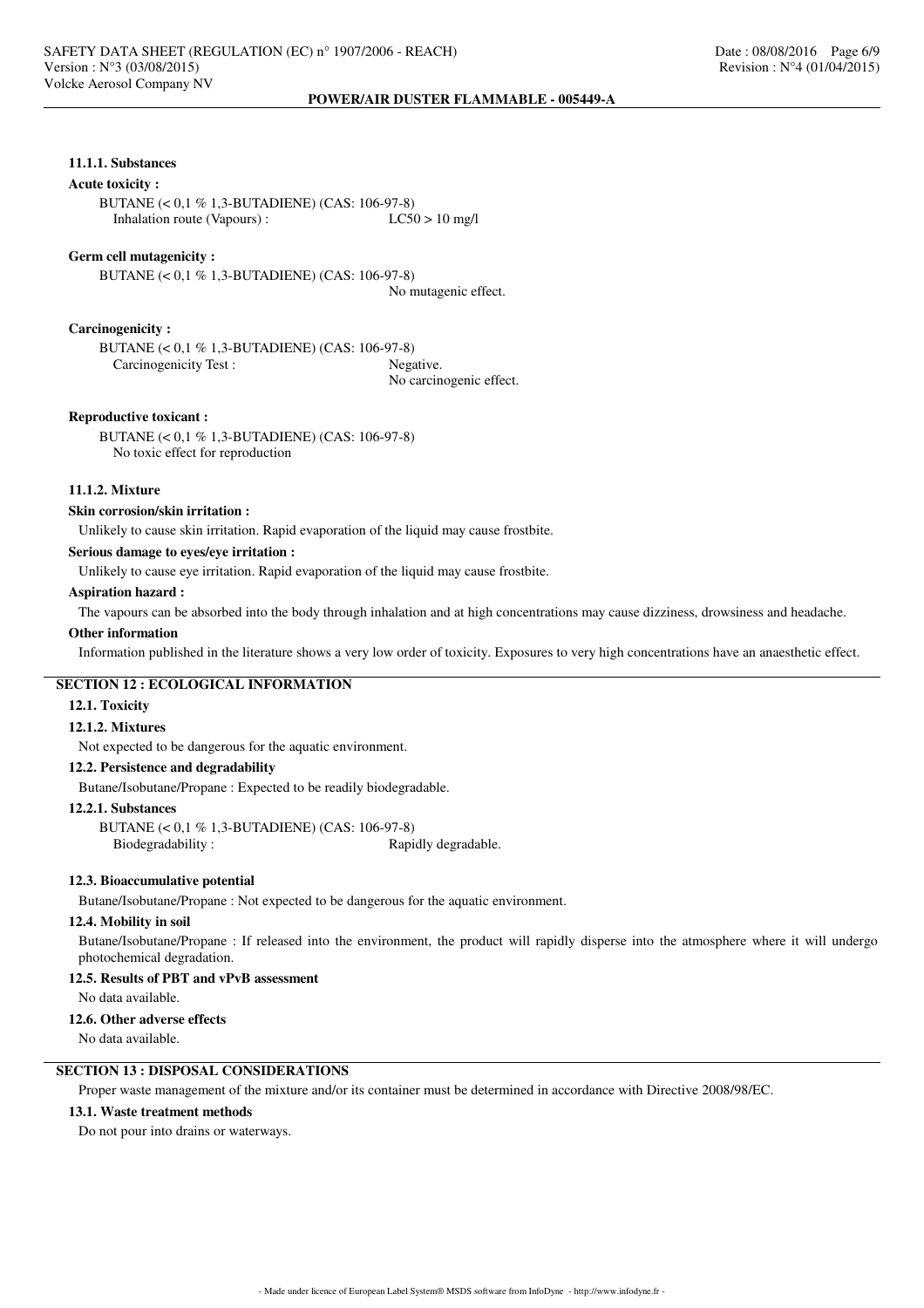### **Waste :**

Waste management is carried out without endangering human health, without harming the environment and, in particular without risk to water, air, soil, plants or animals.

Recycle or dispose of waste in compliance with current legislation, preferably via a certified collector or company.

Do not contaminate the ground or water with waste, do not dispose of waste into the environment.

## **Soiled packaging :**

Empty container completely. Keep label(s) on container.

Give to a certified disposal contractor.

## **SECTION 14 : TRANSPORT INFORMATION**

Transport product in compliance with provisions of the ADR for road, RID for rail, IMDG for sea and ICAO/IATA for air transport (ADR 2015 - IMDG 2014 - ICAO/IATA 2015).

## **14.1. UN number**

1950

### **14.2. UN proper shipping name**

UN1950=AEROSOLS, flammable

## **14.3. Transport hazard class(es)**

- Classification :

2.1

ADR/RID Label : Limited Quantity : 2.1 is not applicable.

### **14.4. Packing group**

#### **14.5. Environmental hazards**

-

-

#### **14.6. Special precautions for user**

| <b>ADR/RID</b> | <b>Class</b> | Code              | Pack gr. | Label    | Ident.            | LQ             | Provis.          | EQ               | Cat. | Tunnel |
|----------------|--------------|-------------------|----------|----------|-------------------|----------------|------------------|------------------|------|--------|
|                |              | 5F                |          | 2.1      |                   | 1 L            | 190 327 344 625  | E <sub>0</sub>   | 2    | D      |
| <b>IMDG</b>    | Class        | $2^{\circ}$ Label | Pack gr. | LO       | <b>EMS</b>        | Provis.        | EQ               |                  |      |        |
|                | 2.1          | See $SP63$ .      |          | SP277    | $F-D.S-U$         | 63 190 277 327 | E <sub>0</sub>   |                  |      |        |
|                |              |                   |          |          |                   | 344 959        |                  |                  |      |        |
| <b>IATA</b>    | Class        | $2^{\circ}$ Label | Pack gr. | Passager | Passager          | Cargo          | Cargo            | note             | EQ   |        |
|                | 2.1          |                   |          | 203      | 75 kg             | 203            | $150 \text{ kg}$ | A145             | l E0 |        |
|                |              |                   |          |          |                   |                |                  | A167             |      |        |
|                |              |                   |          |          |                   |                |                  | A802             |      |        |
|                | 2.1          |                   |          | Y203     | $30 \text{ kg}$ G |                |                  | A <sub>145</sub> | l E0 |        |
|                |              |                   |          |          |                   |                |                  | A167             |      |        |
|                |              |                   |          |          |                   |                |                  | A802             |      |        |

For limited quantities, see part 2.7 of the OACI/IATA and chapter 3.4 of the ADR and IMDG.

For excepted quantities, see part 2.6 of the OACI/IATA and chapter 3.5 of the ADR and IMDG.

### **14.7. Transport in bulk according to Annex II of Marpol and the IBC Code**

No data available.

# **SECTION 15 : REGULATORY INFORMATION**

**15.1. Safety, health and environmental regulations/legislation specific for the substance or mixture**

## **- Classification and labelling information included in section 2:**

The following regulations have been used:

- Directive 75/734/CEE modified by directive 2013/10/UE
- EU Regulation No. 1272/2008 amended by EU Regulation No. 487/2013.
- EU Regulation No. 1272/2008 amended by EU Regulation No. 758/2013.
- EU Regulation No. 1272/2008 amended by EU Regulation No. 944/2013.
- EU Regulation No. 1272/2008 amended by EU Regulation No. 605/2014.

## **- Container information:**

No data available.

**- Particular provisions :**

No data available.

## **15.2. Chemical safety assessment**

The product does not contain substances for which a chemical safety assessment has been performed.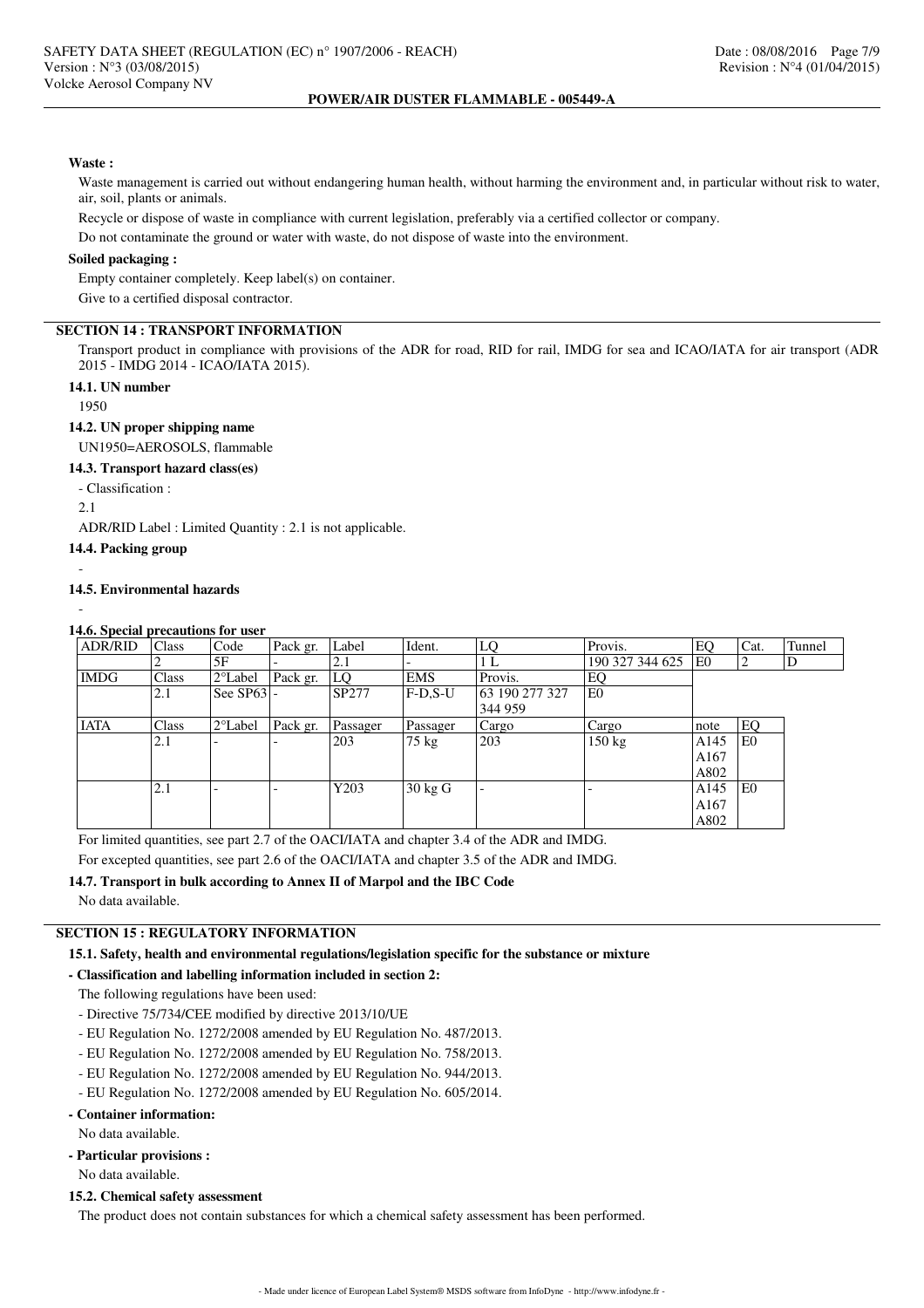# **SECTION 16 : OTHER INFORMATION**

Since the user's working conditions are not known by us, the information supplied on this safety data sheet is based on our current level of knowledge and on national and community regulations.

The mixture must not be used for other uses than those specified in section 1 without having first obtained written handling instructions.

It is at all times the responsibility of the user to take all necessary measures to comply with legal requirements and local regulations.

The information in this safety data sheet must be regarded as a description of the safety requirements relating to the mixture and not as a guarantee of the properties thereof.

## **Wording of the phrases mentioned in section 3 :**

H280 Contains gas under pressure; may explode if heated.

## **Abbreviations :**

ADR : European agreement concerning the international carriage of dangerous goods by Road.

IMDG : International Maritime Dangerous Goods.

IATA : International Air Transport Association.

ICAO : International Civil Aviation Organisation

RID : Regulations concerning the International carriage of Dangerous goods by rail.

WGK : Wassergefahrdungsklasse (Water Hazard Class).

GHS02 : Flame

# **Difference Report**

Revision: N°4 (01/04/2015) / Version: N°3 (03/08/2015)

(REACH regulation (EC) n° 1907/2006 - n° 2015/830)

### Revision: N°2 (02/09/2013) / Version: N°1 (02/09/2013)

### **SAFETY DATA SHEET**

(REACH regulation (EC) n° 1907/2006 - n° 453/2010)

## **SECTION 2 : HAZARDS IDENTIFICATION**

## **In compliance with directives 67/548/EEC, 1999/45/EC and their amendments.**

Extremely flammable (F+, R 12).

This mixture does not present a physical hazard. Refer to the recommendations regarding the other products present on the site.

## **SECTION 3 : COMPOSITION/INFORMATION ON INGREDIENTS**

| Composition :                                  |                   |            |            |                       |
|------------------------------------------------|-------------------|------------|------------|-----------------------|
| Identification                                 | (EC) 1272/2008    | 67/548/EEC | Note       | $\frac{q}{6}$         |
| INDEX: 601-004-00-0                            | GHS02, GHS04      | $F+$       | $\epsilon$ | $25 \le x \% \le 50$  |
| CAS: 106.97.8                                  | Der               | $F + R12$  | H          |                       |
| EC: 203-448-7                                  | Flam. Gas 1, H220 |            | H          |                       |
| REACH: 01-2119485395-27                        |                   |            |            |                       |
|                                                |                   |            |            |                       |
| $BUTANE \left( < 0.1 \% 1.3 BUTADIENE \right)$ |                   |            |            |                       |
| Identification                                 | (EC) 1272/2008    |            | Note       | $\%$                  |
| $ CAS: 106-97-8$                               | GHS <sub>02</sub> |            |            | $125 \le x \% \le 50$ |
| EC: 203-448-7                                  | Dgr               |            | H.         |                       |
| REACH: 01-2119474691-32                        | Flam. Gas 1, H220 |            | $[7]$      |                       |
|                                                | Press. Gas, H280  |            |            |                       |
| $ BUTANE  < 0.1 \% 1.3-BUTADIENE$              |                   |            |            |                       |

## **SECTION 10 : STABILITY AND REACTIVITY**

### **10.5. Incompatible materials**

May react with strong oxidizing agents.

- oxidising agents